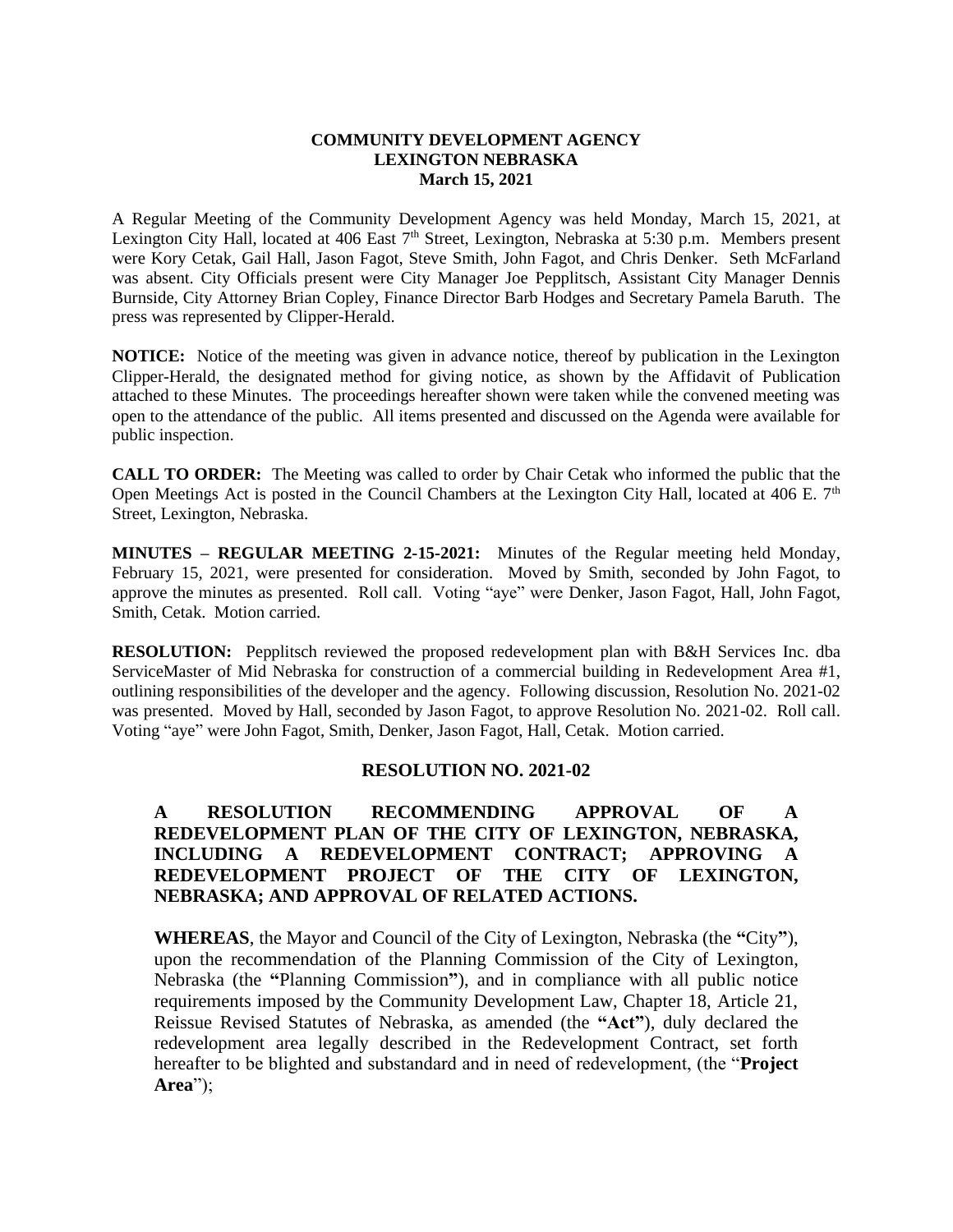**WHEREAS**, the Mayor and City Council of the City of Lexington, Nebraska, (the "City") by its Ordinance, created the Community Development Agency of Lexington, Nebraska (the "Agency") pursuant to Section 18-210.01 of the Act;

**WHEREAS**, pursuant to and in furtherance of the Act, the Service Master Redevelopment Plan (the "Redevelopment Plan") which is contained in a Redevelopment Contract (collectively, the **"**Redevelopment Contract**"**), has been prepared and submitted to the Agency by B & H SERVICES, INC. DBA SERVICEMASTER OF MID NE (the **"**Redeveloper**"**), in the form attached hereto as **Exhibit A**, for the purpose of redeveloping the Project Area and includes a provision to divide certain ad valorem taxes as provided in Section 18-2147 of the Act on the Project Area legally described in **Exhibit A** to assist in the redevelopment thereof; and

**WHEREAS,** pursuant to the Redevelopment Contract, the Agency would agree to incur indebtedness and make a grant for the purposes specified in the Redevelopment Contract (the "**Project"**) in accordance with and as permitted by the Act; and

**WHEREAS**, the Agency has made certain findings and pursuant thereto has determined that it is in the best interests of the Agency and the City to enter into the Redevelopment Contract and to carry out the transactions contemplated thereby.

# **NOW, THEREFORE, BE IT RESOLVED BY THE COMMUNITY DEVELOPMENT AGENCY OF LEXINGTON, NEBRASKA AS FOLLOWS:**

**Section 1.** The Agency has determined that the proposed land uses and building requirements in the Project Area are designed with the general purposes of accomplishing, and in conformance with the general plan of the City, a coordinated, adjusted, and harmonious development of the City and its environs which will, in accordance with present and future needs, promote health, safety, morals, order, convenience, prosperity and the general welfare, as well as efficiency in economy in the process of development; including, among other things, adequate provision for traffic, vehicular parking, the promotion of safety from fire, panic, and other dangers, adequate provisions for light and air, the promotion of the healthful and convenient distribution of population, the provision of adequate transportation, water, sewerage, and other public utilities, schools, parks, recreational and community facilities, and other public requirements, the promotion of sound design and arrangement, the wise and efficient expenditure of public funds, and the prevention of the recurrence of unsanitary or unsafe dwelling accommodations, or conditions of blight.

**Section 2.** The Agency has conducted a cost benefit analysis for the Project in accordance with the Act, as set forth in the Redevelopment Plan, and has found and hereby finds that the Project would not be economically feasible without the use of tax increment financing, the Project would not occur in the Project Area without the use of tax increment financing and the costs and benefits of the Project, including costs and benefits to other affected political subdivisions, the economy of the community, and the demand for public and private services, have been analyzed and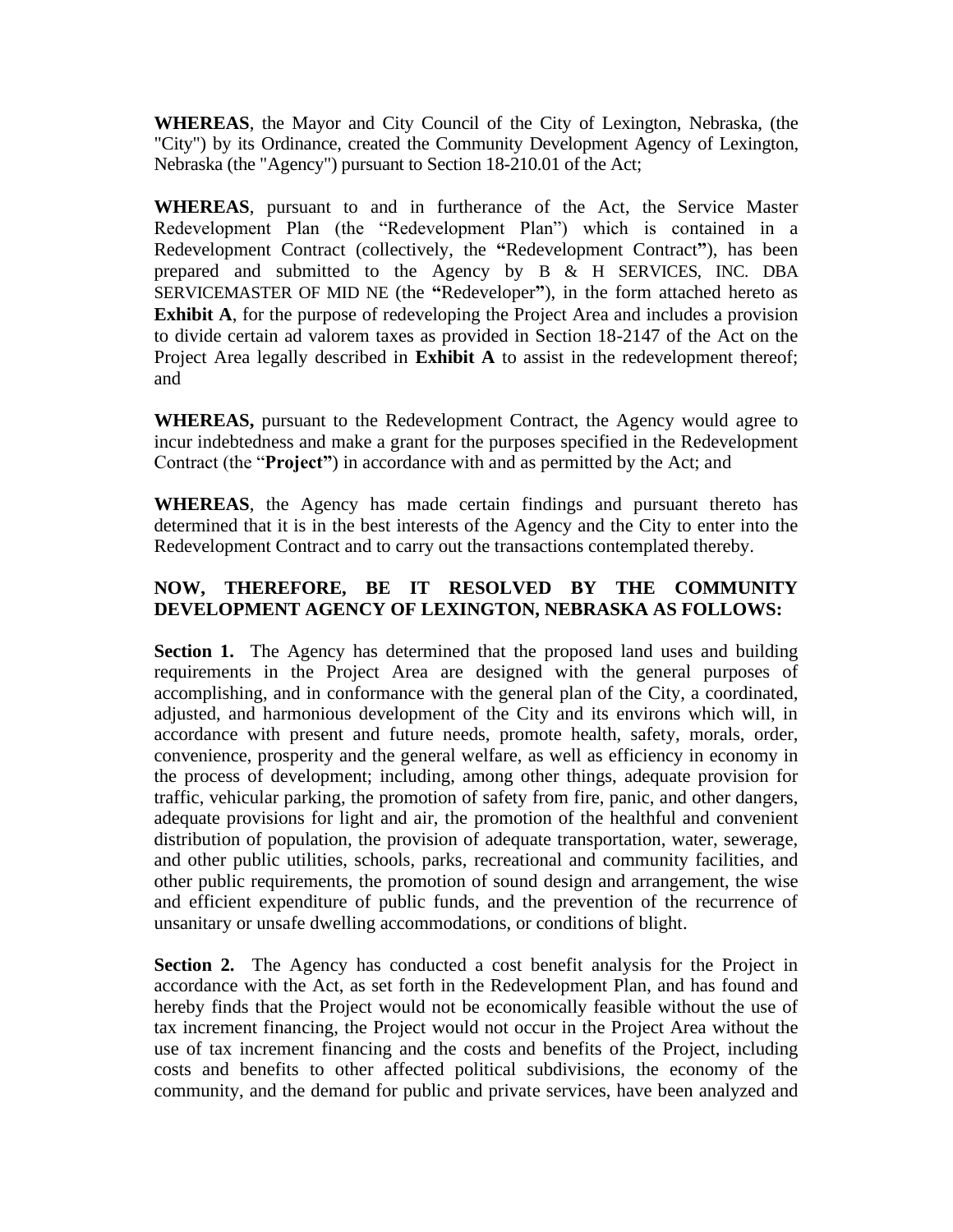have been found to be in the long term best interests of the community impacted by the Project.

**Section 3.** The Planning Commission of the City of Lexington has recommended approval of the Redevelopment Contract.

**Section 4.** In compliance with section 18-2114 of the Act, the Agency finds and determines as follows: (a) the Redevelopment Area constituting the Redevelopment Project will not be acquired by the Agency and the Agency shall receive \$25,000.00 from the sale of the redevelopment area pursuant to the terms of the attached Redevelopment Contract; (b) the estimated cost of acquiring the project site and preparing the same for redevelopment is \$134,400.00; (c) the method of financing the Redevelopment Project shall be by issuance of tax increment revenue bond issued in the amount of \$134,400.00, the proceeds of which shall be granted to the Redeveloper for purposes of acquiring and preparing the project site, and legal costs and from other funds provided by the Redeveloper; and (d) no families or businesses will be displaced as a result of the project.

**Section 5**. The Agency recommends approval of the Redevelopment Contract and the Redevelopment Plan contained therein by the City Council.

**Section 6.** This resolution shall be in full force and effect from and after its passage and approval.

## **PASSED AND APPROVED this 15th day of March, 2021.**

**PURCHASE AGREEMENT:** Pepplitsch presented a purchase agreement with Lexington Public Schools for the purchase of Lots 1-7, Block 2, Northwest  $6<sup>th</sup>$  Addition to the City of Lexington, Dawson County, Nebraska. He stated the 7 lots along Independence Street would be made available at rates similar to other housing lots in the area. Following discussion, moved by John Fagot, seconded by Jason Fagot, to approve the purchase agreement with Lexington Public Schools as presented and to authorize the execution of necessary documents. Roll call. Voting "aye" were Hall, Smith, Denker, Jason Fagot, John Fagot, Cetak. Motion carried.

**REDEVELOPMENT CONTRACT:** Pepplitsch reviewed a proposed redevelopment contract with Brian Levander for property located in Redevelopment Area #1. He outlined the redevelopment plan and indicated the redeveloper intends to construct a 6,300 square foot commercial building for his autobody business. Pepplitsch reviewed the cost-benefit analysis and the proposed TIF indebtedness. Following discussion, Resolution No. 2021-03 was presented. Moved by Smith, seconded by Denker, to approve Resolution No. 2021-03. Roll call. Voting "aye" were John Fagot, Jason Fagot, Hall, Denker, Smith, Cetak. Motion carried.

#### **RESOLUTION NO. 2021-03**

**A RESOLUTION OF THE COMMUNITY DEVELOPMENT AGENCY OF LEXINGTON, NEBRASKA FORWARDING A REDEVELOPMENT PLAN TO THE PLANNING COMMISSION OF THE CITY FOR ITS RECOMMENDATION; PROVIDING NOTICE TO THE GOVERNING BODY THAT THE AGENCY INTENDS TO ENTER INTO A REDEVELOPMENT CONTRACT PREPARED BY BRIAN**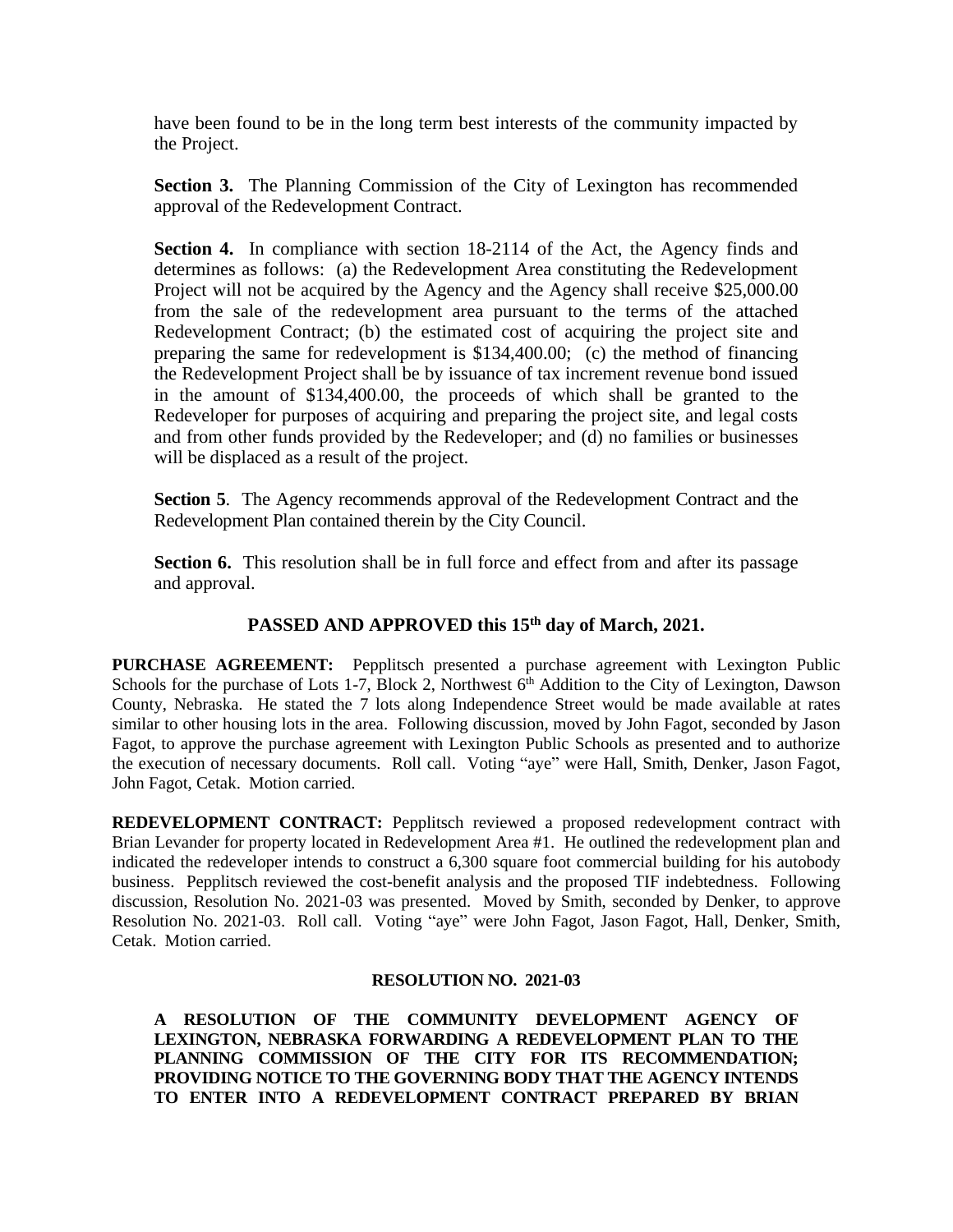### **LEVANDER FOR REAL PROPERTY WITHIN THE CITY PURSUANT TO THE NEBRASKA COMMUNITY DEVELOPMENT LAW.**

**WHEREAS**, it is desirable and in the public interest that the City of Lexington, Nebraska, a municipal corporation, undertake and carry out urban redevelopment projects in areas of the City which are determined to be blighted and substandard and in need of redevelopment; and

**WHEREAS**, Chapter 18, Article 21, Nebraska Reissue Revised Statutes of 2012, as amended, known as the Community Development Law, (the "**Act**") is the Urban Renewal and Redevelopment Law for the State of Nebraska and prescribes the requirements and procedures for the planning and implementation of urban redevelopment projects; and

**WHEREAS**, the City in accordance with the laws of the State of Nebraska has duly prepared and approved a general plan for the development of the City known as its Comprehensive Plan, all as required by Section 18-2110 of the Act; and

**WHEREAS**, Brian Levander has prepared a redevelopment plan contained in a redevelopment contract, for an area declared blighted and substandard by the City; and

**WHEREAS**, Section 18-2112 of the Act, as amended, requires that, prior to the recommendation of a redevelopment plan or redevelopment amendment, this Community Development Agency of the City, (the "**Agency**"), should submit such plan to the Planning Commission of the City for its review and recommendations as to its conformity with the general plan for the development of the City as a whole.

**WHEREAS**, Section 18-2119 of the Act, as amended, requires that, prior to the execution of a redevelopment contract for a redevelopment project, this Agency should provide the governing body notice of the Agency's intent to execute a proposed redevelopment contract.

## **NOW, THEREFORE, BE IT RESOLVED BY THE CHAIR AND MEMBERS OF THE COMMUNITY DEVELOPMENT AGENCY OF THE CITY, AS FOLLOWS:**

1. The Agency hereby submits the redevelopment plan contained in the proposed redevelopment contract attached hereto as **Exhibit A** to the Lexington Planning Commission for its review and recommendations as to its conformity with the general plan for the development of the City as a whole.

2. By copy of this Resolution delivered to the City council of the City of Lexington on this date, the Agency hereby gives the 30 day notice required by Section 18-2119 of the Act of its intention to accept such redevelopment contract proposal with Brian Levander such acceptance to occur not earlier than approval of the redevelopment plan contained in said redevelopment contract, by action of the City Council, after hearing according to law, in substantially the attached form **Exhibit A** and with such modifications, additions or deletions deemed necessary or appropriate by the Agency.

### **Passed and approved March 15, 2021.**

**ROUNDTABLE DISCUSSION:** Pepplitsch gave an update on current projects and upcoming agenda items.